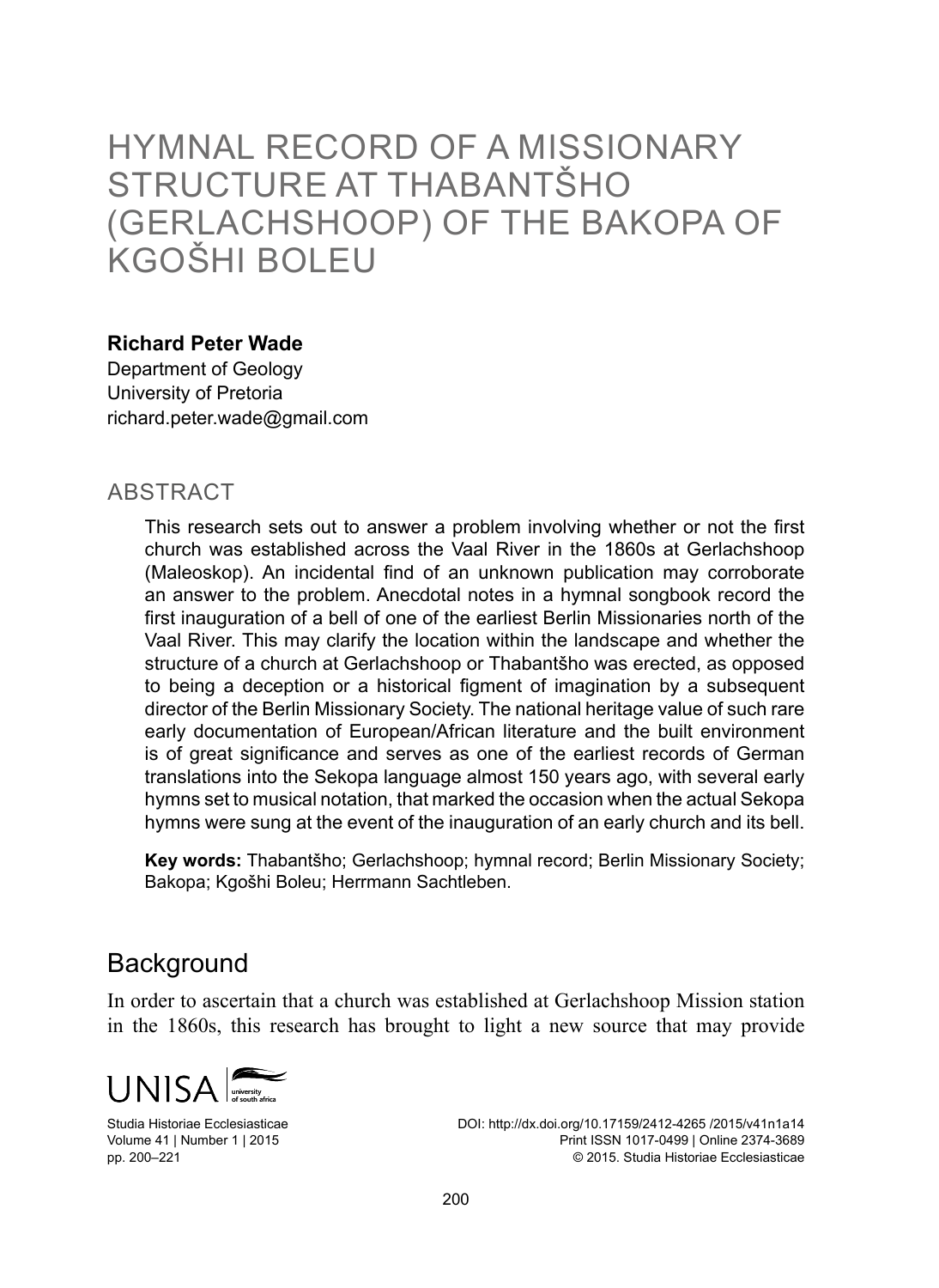corroborative evidence that such a building was established and that an inauguration ceremony for a bell had indeed occurred.

Together with other similar diary notes from the Berlin Missionary Society, mention is made of an inauguration but confusion reigns as to whether the actual church building was established. One source, namely Wangemann (1992) in particular stresses that the church was established and even provides a sketch of the building.

Later archaeological research has however contested this view and lack of discovering the building can either imply that Wangemann was in a state of subterfuge of some sort, or that the later church building was rebuilt or extended over the previous church, or that the building has not yet been located, and finally, that it never existed in the first place.

There is sufficient evidence in the literature, including this new source, to suggest that a church was established and that its precise location has yet to be determined.

### Gerlachshoop location

A certain Anina du Plessis drew attention to the site and ever since it would appear that the exact location of the settlement called Gerlachshoop seems to have been in dissension. Boshoff illuminates how Bergh (1990):

…refers to several factors concerning the Ba-Kopa, which are vague. One of these is the fact that the exact location of the Ba-Kopa settlement is not correctly described and indicated. He [Bergh] criticises previous historiographers (Van Rooyen and Van Jaarsveld) for their imprecise interpretation of sources…[and] has drawn a map, with the farms Weltevrede, Rietkloof and Blaauwbank indicated, and situated the Ba-Kopa settlement in the southeastern corner of the farm Rietkloof. This indication is in line with the hilltop indicated as Maleoskop on modern maps (and it is a prominent hill, towering over much of the surrounding landscape), but I believe it is a misidentification. (Boshoff 2007a)

Reasons for the adoption of the present site are vague and yet Wangemann (1992) is used to corroborate the location of the settlement of Gerlachshoop, even though at a later stage Wangemann is described by Boshoff as 'delusionary'. Boshoff (2007a) however further elucidates:

…December 1861 saw the construction of the dower house as well as a water-furrow, which are still visible today. According to Wangemann, the house was 42 ft long and 18 ft wide and built with mud bricks. The foundation was laid out with the unusual black manganiferous boulders from Thabantsho. A church was constructed with the help of the local Christians and the first sermons were heard on the 20th of September 1863.

In May 1862, two new missionaries, Endeman and Albert Nachtigal, joined Grützner and Merensky. It was decided that Endeman and Grützner would continue working with the tribe while Merensky and Nachtigal explore greener pastures. The latter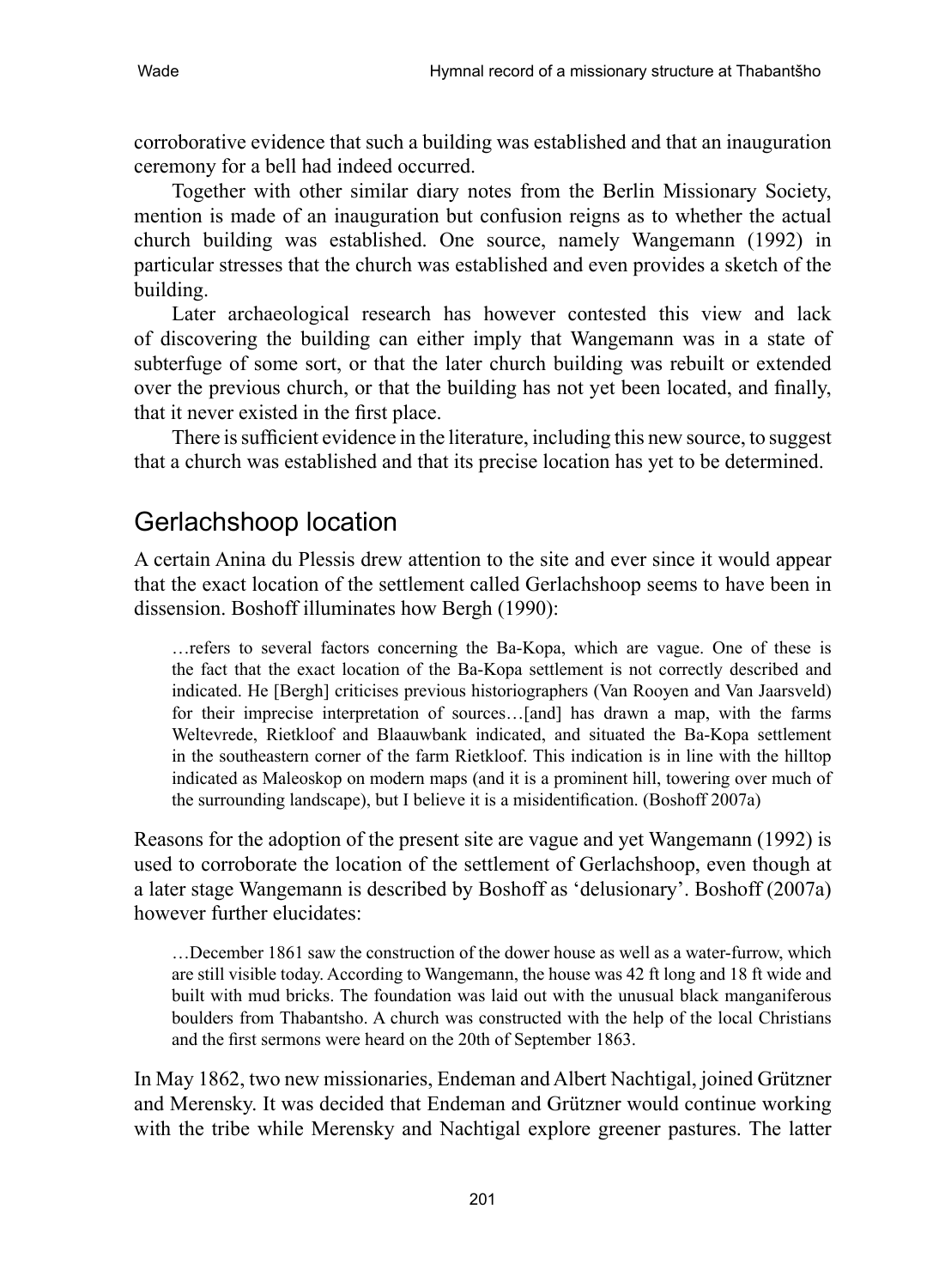two eventually established the mission station Botshabelo, which later would play an important role in the Ba-Kopa history. (Boshoff 2007a)

# Church location

This recent research, together with archaeological excavations and survey, has therefore alluded to the possibility that no church was ever 'completed' at Gerlachshoop during the 1860s and that this remains a mystery. Archaeological work to locate any structures has shown extensive devastation but no concrete evidence has surfaced in this regard, However, Boshoff (2007a) rather confusingly concludes that by September 1862, Kgošhi Boleu ceded an area between Thabantšho and Gerlachshoop for the erection of a school that could also function as church and that even though a bell tower was erected, animosity broke out and war between the Bakopa and Boers saw a vacation and destruction later by a Swazi-Boer force by late 1863.

A short while after the destruction and death of Kgošhi Boleu, Wangemann made detailed sketches of the structures and their positions in the landscape during the periods 1866-1867 and 1884-1885 (Wangemann 1868; 1992). The naming of the king was also detailed and the specific location defined (Boshoff and Leonard 2004-2005), with certain discrepancies Bergh (1990, 5-9; Map 6.4) that located the settlement in the south-eastern corner of the farm Rietkloof 166JS (Van Jaarsveld 1986, 147-156).

Boshoff (2007a), however doubts Wangemann's drawings (1868, 64) and criticises his observations and notes (dated 16 May 1867 – that were done three years after the battle at Thabantšho, and two and a half years after Gerlachshoop was vacated), specifically where Wangemann made the following observation about drawing No. 3. Gerlachshoop: 'In der Mitte die Kirche...' [In the centre, the church] (Boshoff, Krüger and Krüger 2007; Wangemann 1868).

Boshoff (2007a) sees that from plans drawn up by the middle of 1863, the following note accompanies the sketch: 'Grundriß der so Gott will in Gerlachshoop zu erbauende Kirche' [Plan of the church that will, God willing, be erected at Gerlachshoop – own translation] (Acta Gerlachshoop 1860–1866 Abt III Fach 4 No 1 Dok 138, 138a, 139: 4). He questions the validity that a bell tower was inaugurated on 20 September 1863, as the mission station was temporarily vacated shortly thereafter for a few months and the ensuing battle suspended almost all activities at Gerlachshoop after 10 May 1864. Boshoff states that the 'missionaries hoped for an opportunity to build a school and a church (in that order) shortly before the battle':

Noch ist freilich nicht abzusehen, wann wir unser Gerlachshoop als eine vollständige station uns werden vorstellen können: denn ganz fertig ist ein Missionsplatz doch nur dann erst, wenn eine Kirche da ist, und der Altar aufgerichtet werden kann, und vorher trägt alles doch nur den Stempel des Nothwerkes an sich [Still it is not clear when we will be able to imagine our Gerlachshoop as a complete station because a mission place is only truly complete when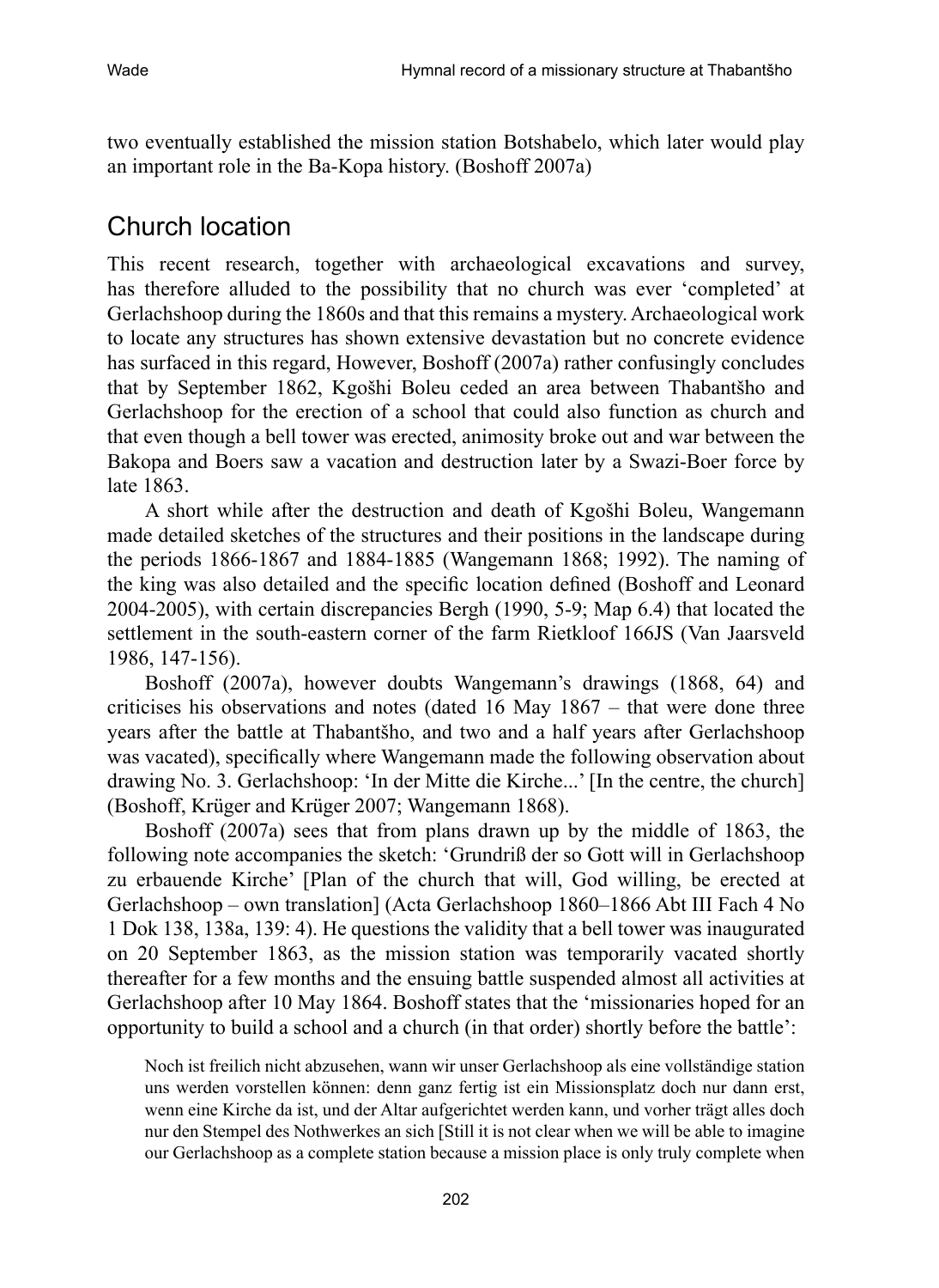it has a church and when an altar can be erected. Until then the whole endeavour carries a preparatory stamp – own translation] (BMB 1863d: 390–391). (Boshoff 2007a)

Boshoff further elucidates that Wangemann possibly wishfully depicted the establishment of the Mission either due to incorrect information from Alexander Merensky and Heinrich Adam Kobolt (1834-1874; cf. Zöllner and Heese 1984, 197- 198) or that Wangemann had lied (Boshoff 2007a).

# Archaeological problem

An archaeological mystery begins to unfold as Gerlachshoop appears to have been deserted without being destroyed and so may have less to show in the stratigraphical record. Johannes Sander returned to Gerlachshoop in 1904 after the mission was evacuated in 1865 (Boshoff et al. 2007).

The Maleoskop Archaeological Project researchers determined through a surface survey from the outset where houses and a church were located from the scatter of bricks and hewn stone foundations. However, oral testimony confirmed that the located church was the one built between 1904 and 1906 by Sander and which was demolished in 1963.

No mention is made of excavations to determine the possible continuity context of the church building, which is assumed to have no relationship with an earlier construction, nor is any relationship drawn in locating verifiable chronological exactitude for the statements made. The surface survey has no ecological indicator species markers to act as verification by any means, specifically aerial. Boshoff reveals that further excavations may shed light on the earlier period and admits that the information from the excavations are negative. The assumptions concerning Wangemann are therefore premature, specifically in light of excavations done (cf. Boshoff 2007a; Boshoff et al. 2007).

## Notes in hymnal records

A relatively unknown missionary – Herrmann Sachtleben, born in 1829 in Quedlinburg, Germany – appears to bring light to this mystery in his records as revealed by notes written in his songbook/hymnal written at the time. Sachtleben also translates several of the earliest hymns into an African dialect from the German language. He is known to have entered the country in 1859 and to have died unmarried on the  $6<sup>th</sup>$  of August 1913. The book is therefore part of the rarest literature in Africa and its heritage as well as providing an eyewitness account of the first church to be built north of the Vaal River. He worked at Gerlachshoop with Karl Heinrich Julius Endemann 'K.E.', Theodore Wangemann, Carl Heinrich Theodore Grützner 'H.G.' or H.Gr.', Johannes Carl August Sander, Alexander Merensky, Albert Nachtigal 'A.N.', Heinrich Kobolt and died as a missionary at Botshabelo near Middleburg (Poewe and Van der Heyden 1999).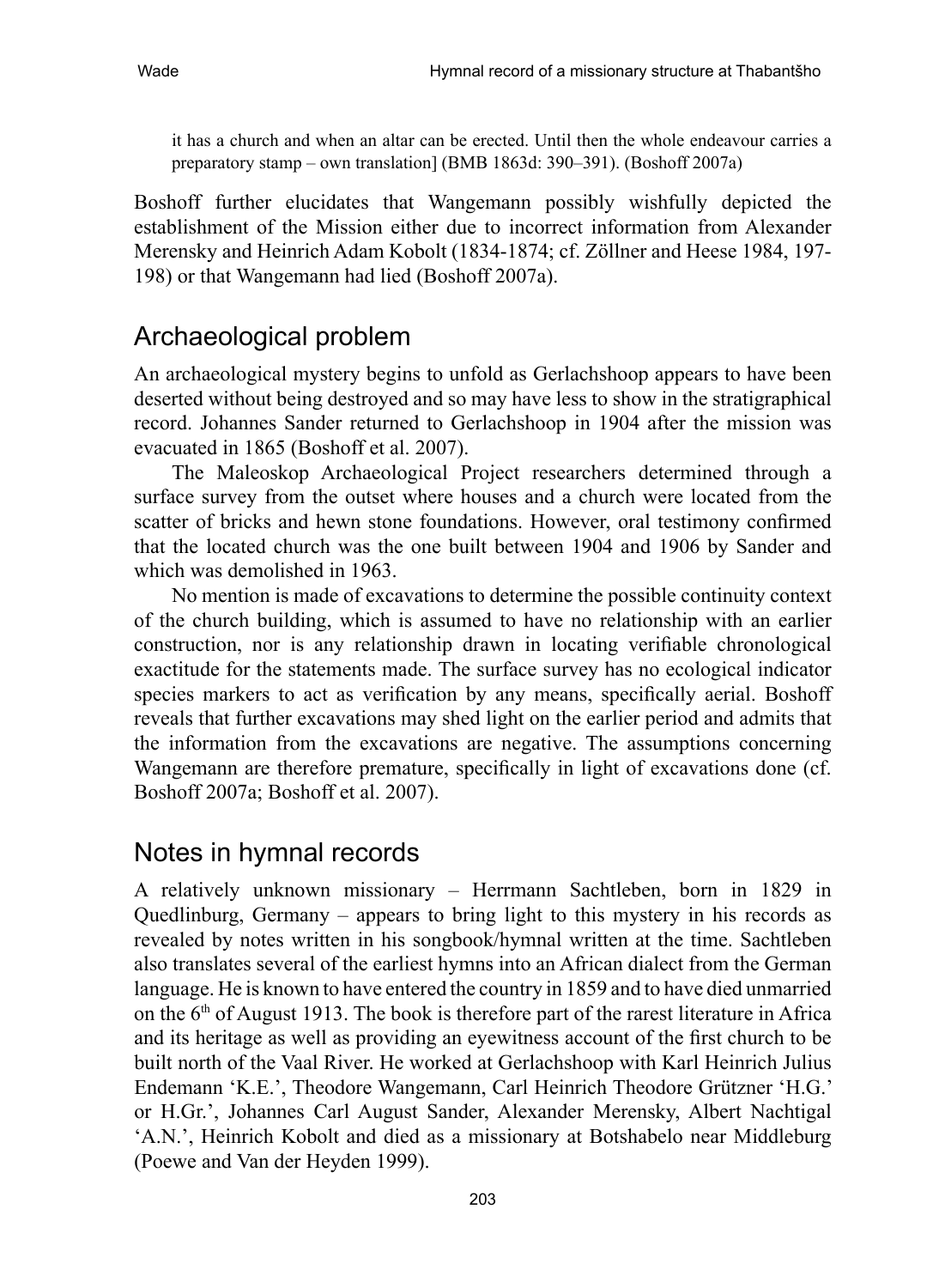### Description of hymnal

#### Dimension: 175mm x 110mm x 7mm. Ownership – author.

A hard cover with bluish-green cloth spine with black paper pasted on cardboard paper cover. Intact spine with exterior signs of deterioration. Internal good condition with slight yellowing from age. Front inscription in gold leaf print: 'Herrmann Sachtleben'.

#### Book Title:

'Klänge des Claubens und der Liebe' Eine Sammlung geistlicher Lieder mit Melodieen zur Erbauung in haus und Schule herausgegeben von W. Irmer. Zweite, vermehrte auflage. Berlin, 1854. Berlag von Bethge. Sparwaldsbrude Nr 16, 70 pages.

328 m 6 met  $9.99 - 1.7$ 

**Figure 1:** Personal Hymnal of Herrmann Sachtleben. Inside front cover: pencilled (lead/graphite/charcoal) verse and hymnal numbers jotted note. Overleaf: penned ink inscription: *'Der Herr behute Dich vor allem übel, Er behüte Deine Secle, Psalm 77, 122 verse 1 – 2'; 'Ich freue nich des(dass) mir Gesund und wir warden ins Haus des Herrn gehn. Und das…?...'; 'Zum Andenken an Deinem Dichliebenden Bouder in Christu Jesu Günter Dittmer'; 'Quedlinburg den 15 August 1859'.* Photo by Richard Wade.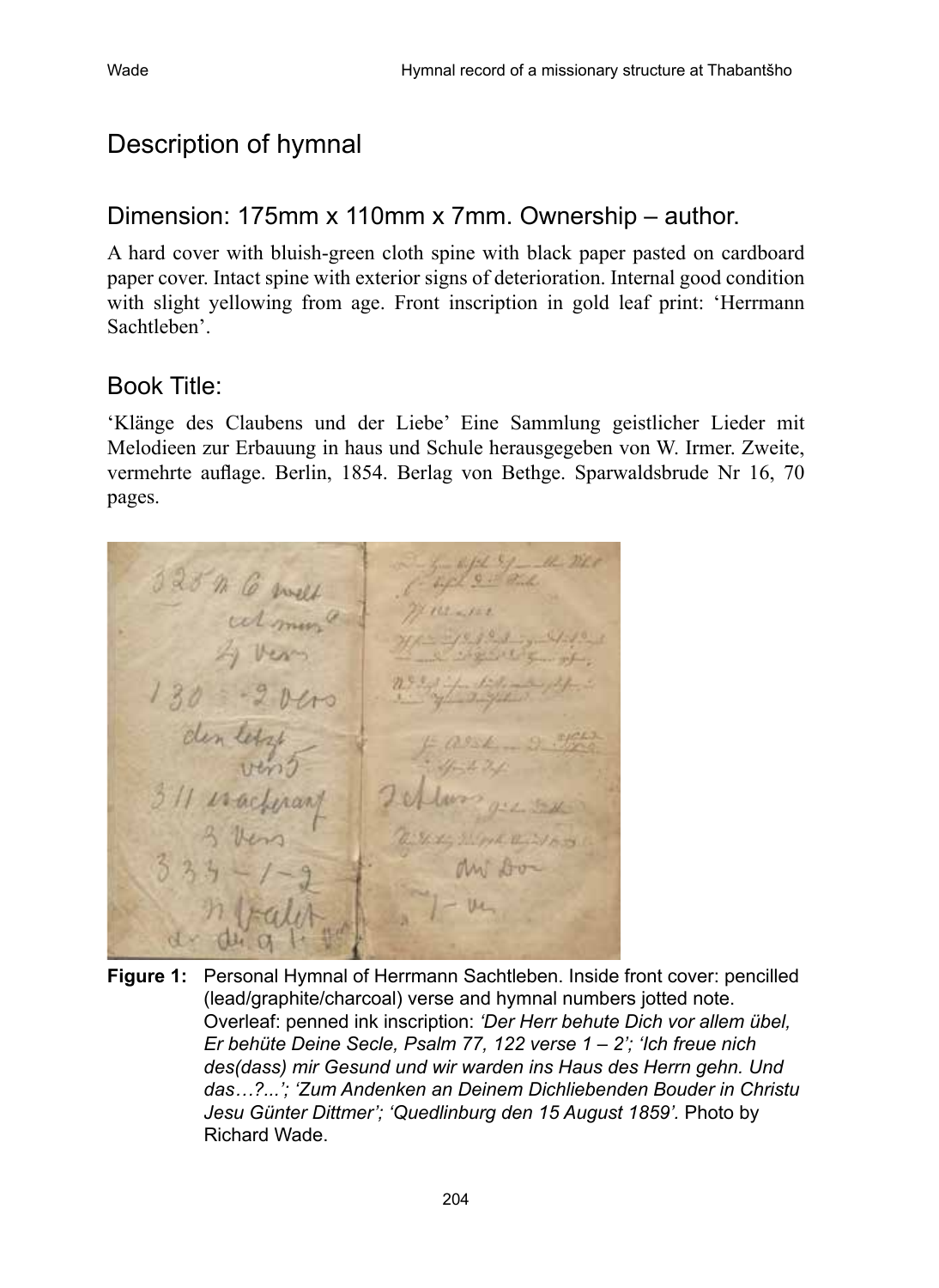**Schule** ипь WHiles DER Saus S3 Melodieer 3weite, seemebrte eraufararber dilli **Gertin.** Ħ Berlan ron Ħ 箘 **Stbauung**  $\frac{1}{20}$ 

**Figure 2:** Personal Hymnal of Herrmann Sachtleben. Title page with notes. First blank page: penned ink inscription: *'Preis den Führern, Dank dem Heere, Ruhm dem Kaiser, Gott die Ehre! Kiönig Wilhelm I. v. Preussren (?) iss…18. Jan 1871 Kaiser Paris Urbangalen (?)…28 Jan. 1871'.*  Photo by Richard Wade.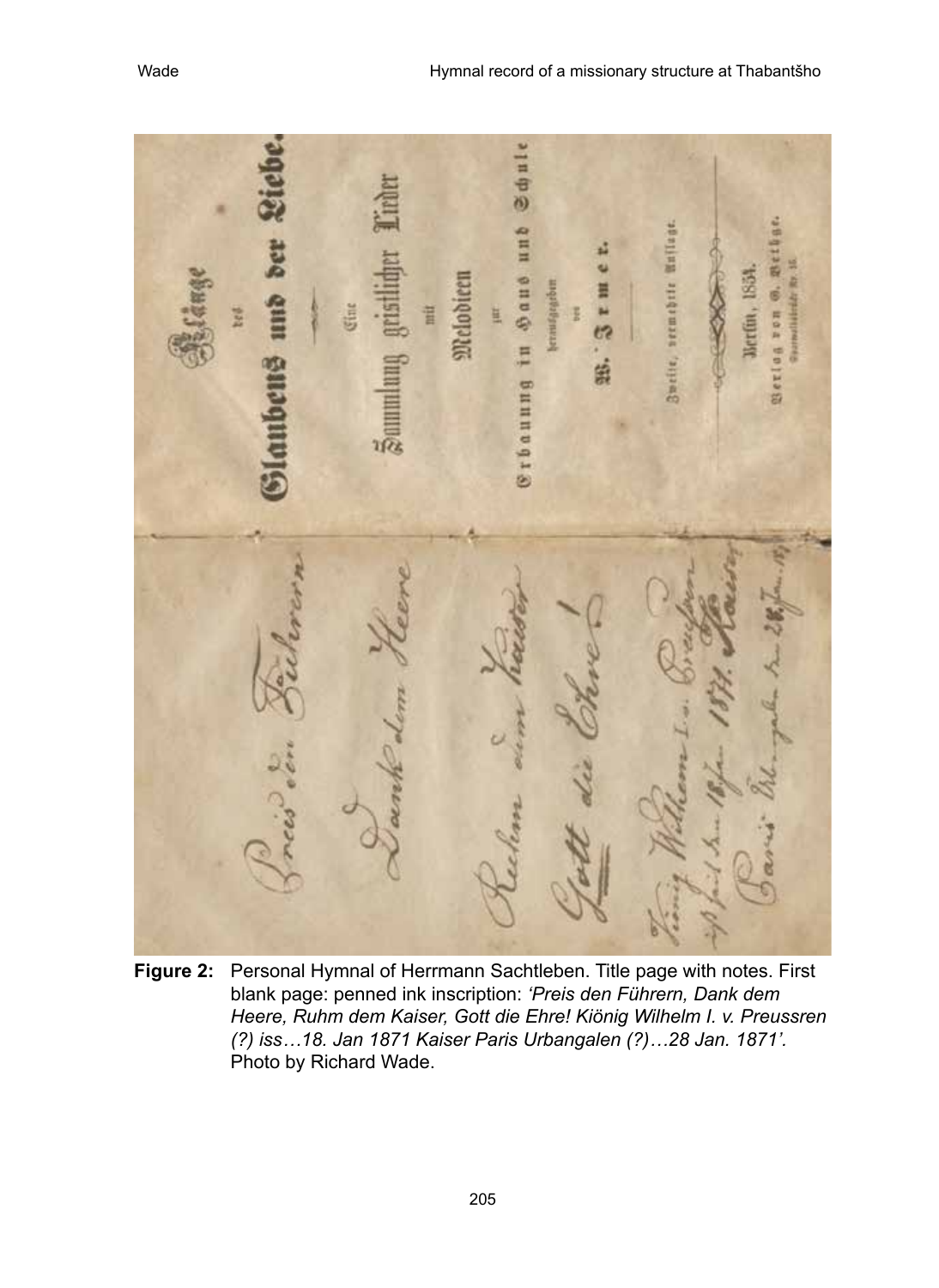ats \*\* \*\*\*\*\*\*\*\*\*\*\*\*\*\*\*\*\*\*\*\*\*\*\*\*\*\* **ERSIBSSHIP** ier im Dunfels **EX Bennist**  $= 54$ Derr, unie als Gath **Summer and** 地名西 **Dentil** lights 23 i 湿点 ŧ **Cerra graeci** tuelerm. E E i ti ŧ ş **TITUE** ELethwis: Ē otes en d e ... B **The State** É Nero ber ä ä e 語信 Ÿ 自信 **All II** Ì Dept ver f. Ctriefe & Court, in Oerla, ij ś Ĥ ditt: 92 etne š B EDED. Inhallspreeting **L**aggage a 置置 'n 闻 ŧ os pr Nico, was Otem bat (2 My Enhan *RESISTENCE* er 34 hei E E **Bit VIT** E milbE H ė Bariz ī E E 2 Ħ bm 岸 Ħ Witin Ě an both J. y 自目 Ħ Preusta ğ Ĥ **MAGAZIN** E **TERM** min E š **HOLD BITT** Ę E **SECONDE** 語書 ä mirr ë **System** libit. È **TEN REGIST** 缍 灣 ä Eā H ī ă Ë **Michel** mont Ë ä Ì ŧ **Window** 清发 ŧ ă ŧ ă 泉 M. ă ö d 巴

**Figure 3:** Personal Hymnal of Herrmann Sachtleben, page 70 – Song with musical notation. Photo by Richard Wade.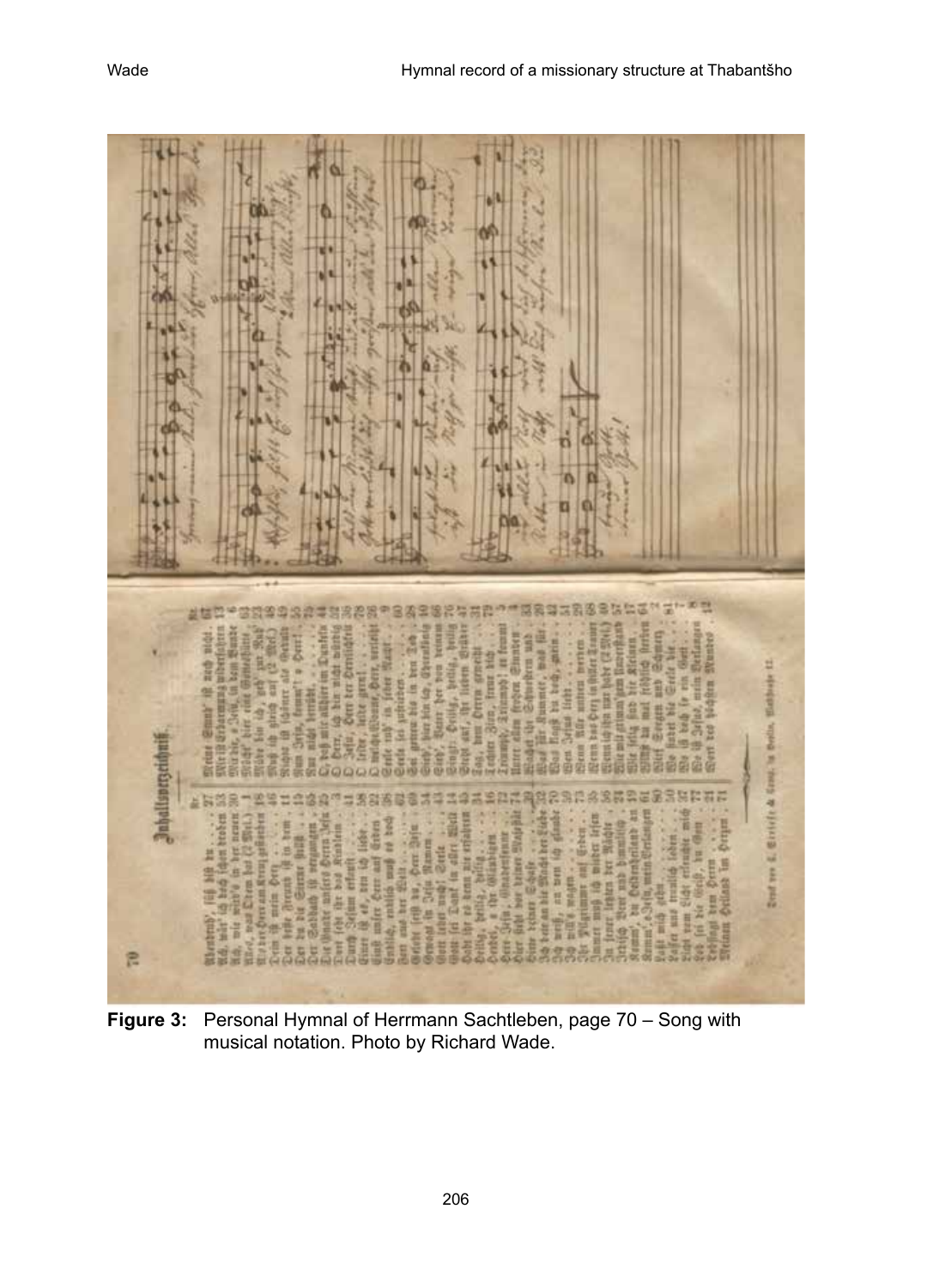**Figure 4:** Personal Hymnal of Herrmann Sachtleben, page 70 – Song with musical notation - detail. Photo by Richard Wade.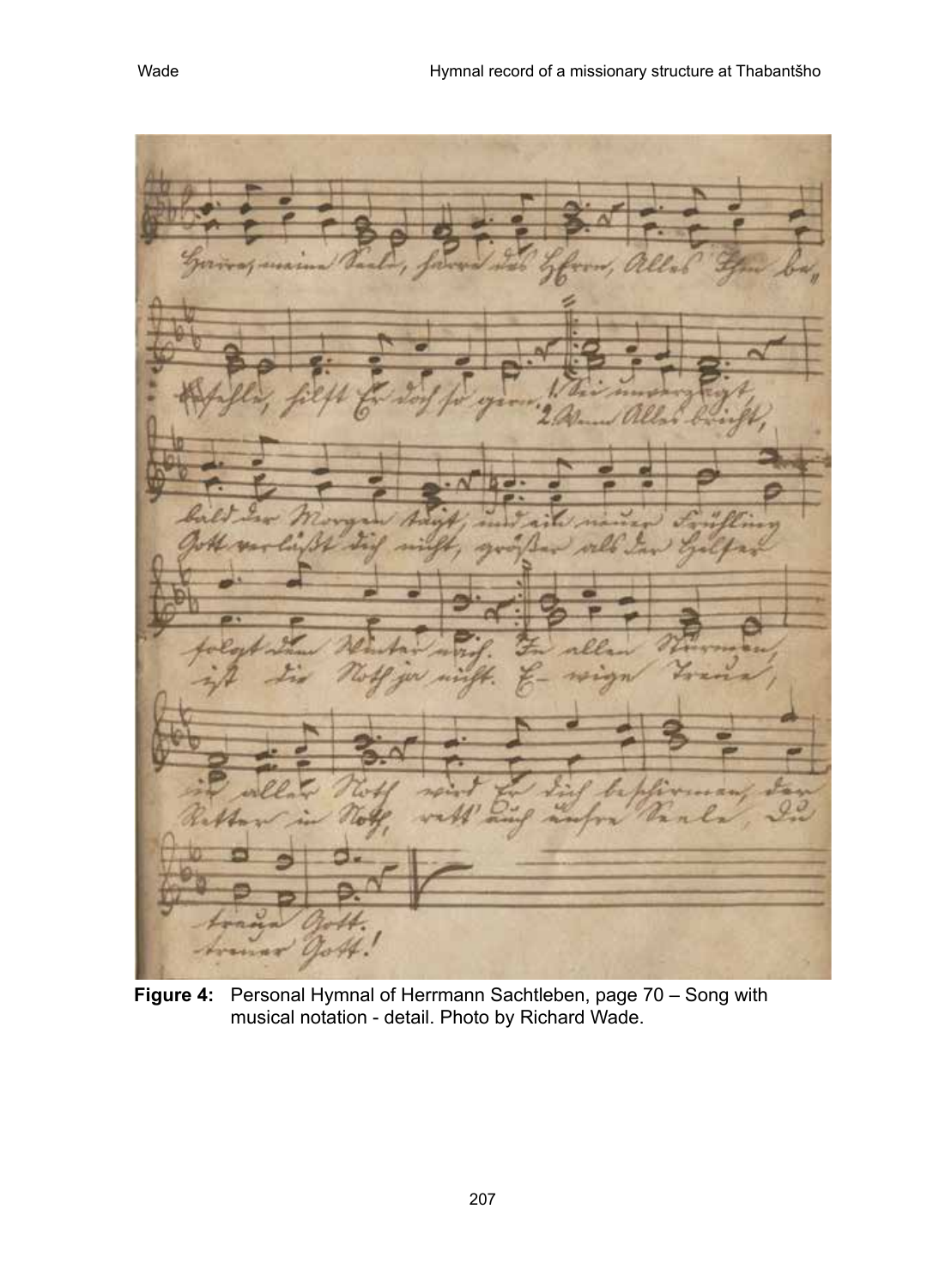

**Figure 5:** Personal Hymnal of Herrmann Sachtleben – Song with musical notation and 6 verses. Photo by Richard Wade.



**Figure 6:** Personal Hymnal of Herrmann Sachtleben – Song with musical notation - detail. Photo by Richard Wade.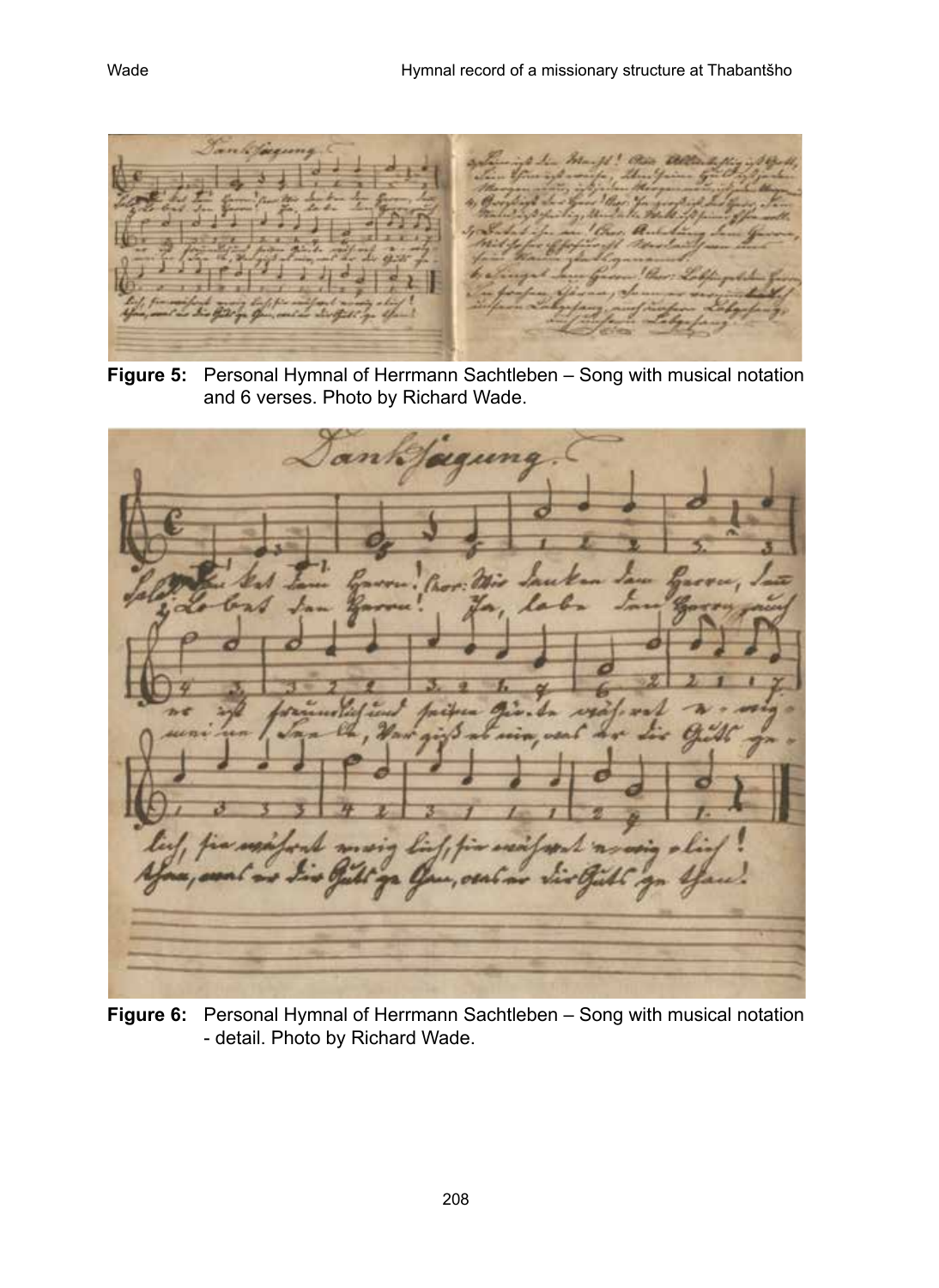**Figure 7:** Personal Hymnal of Herrmann Sachtleben – Songs translated from German into Sekopo. Photo by Richard Wade.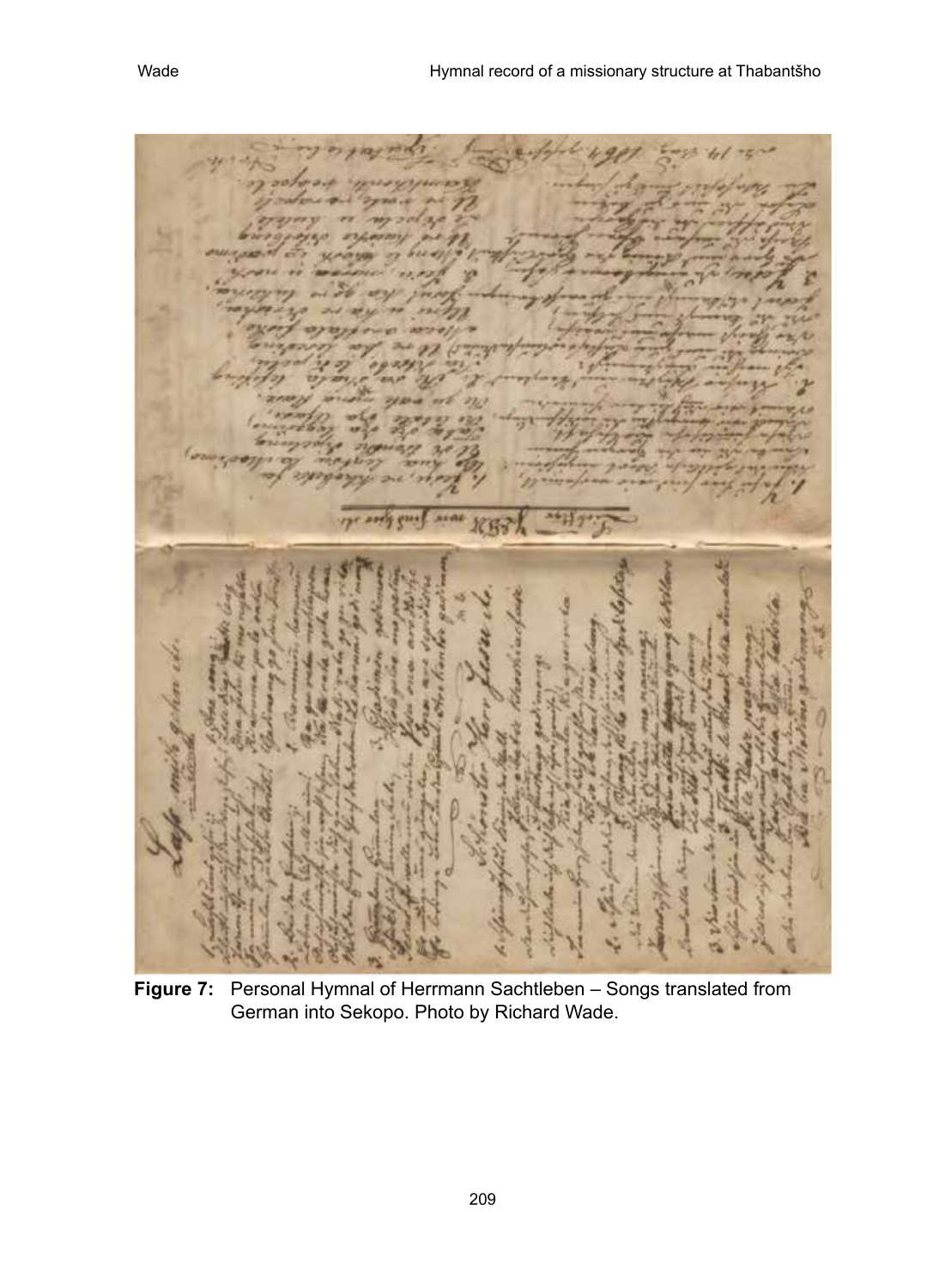**Figure 8:** Personal Hymnal of Herrmann Sachtleben – Song translated from German into Sekopo: *'Lafs mich gehn etc.'* 3 verses – detail one. Initialled 'K.E.'. Photo by Richard Wade.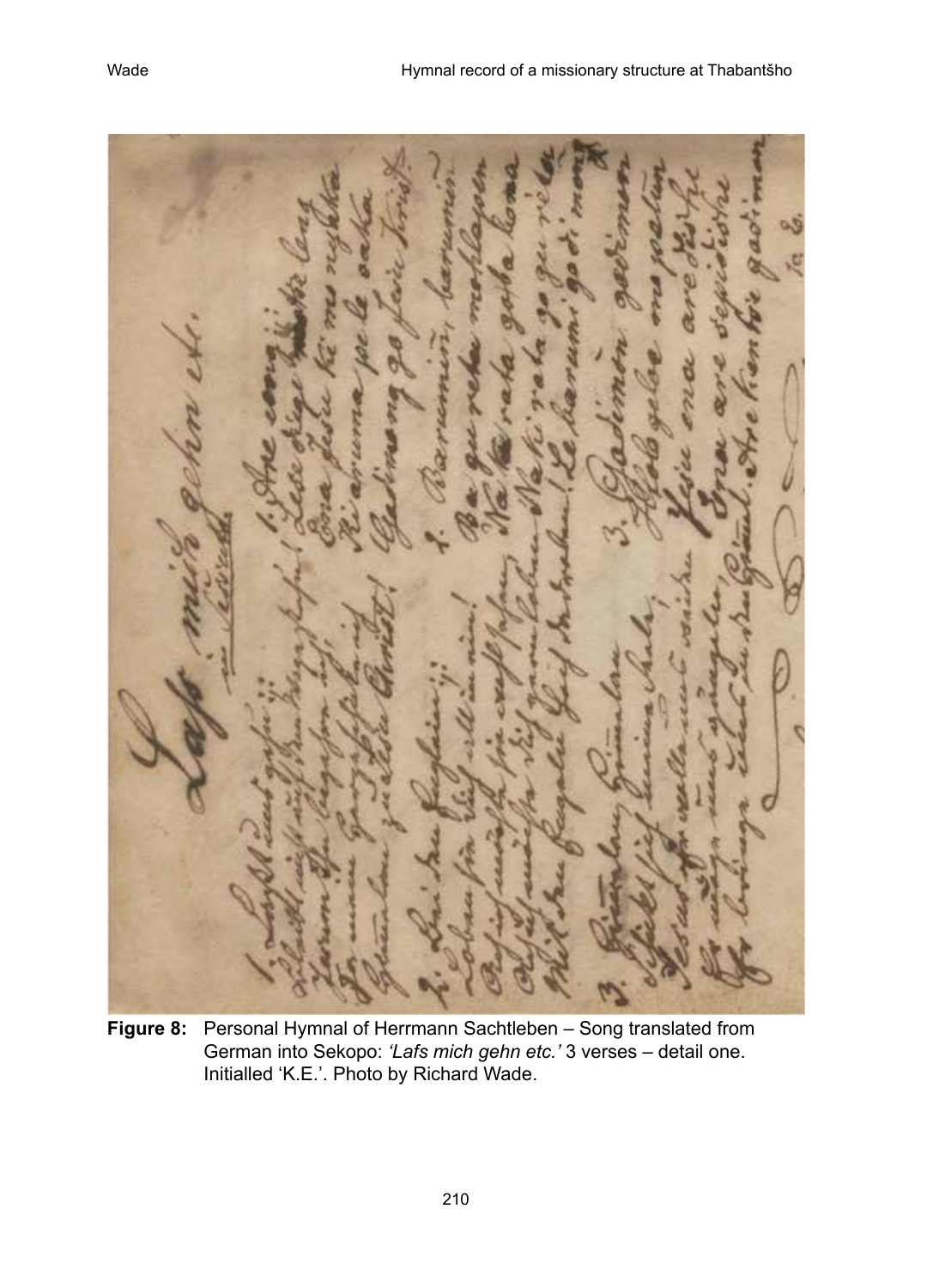**Figure 9:** Personal Hymnal of Herrmann Sachtleben – Song *'Schönster Herr Jesu etc.'* translated from German into Sekopo – detail two. Initialled 'K.E.'. Photo by Richard Wade.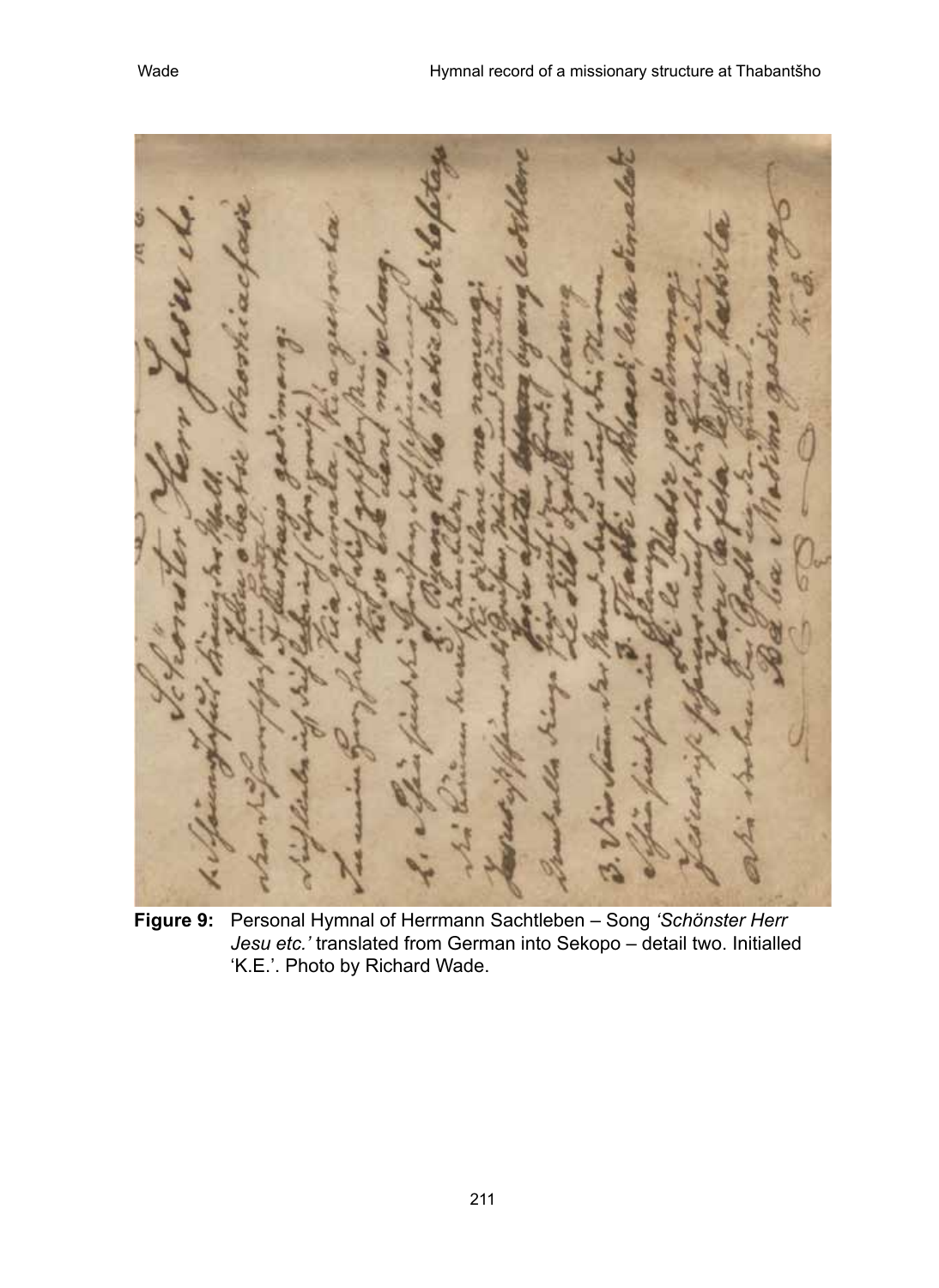If now find

**Figure 10:** Personal Hymnal of Herrmann Sachtleben – Song *'Liefster Jesu mir kind zier etc.'* translated from German into Sekopo – detail three with inscription at bottom: *'14 Aug. (?) 1864…auf…'* initialled 'A.N.' (Albert Nachtigal). Photo by Richard Wade.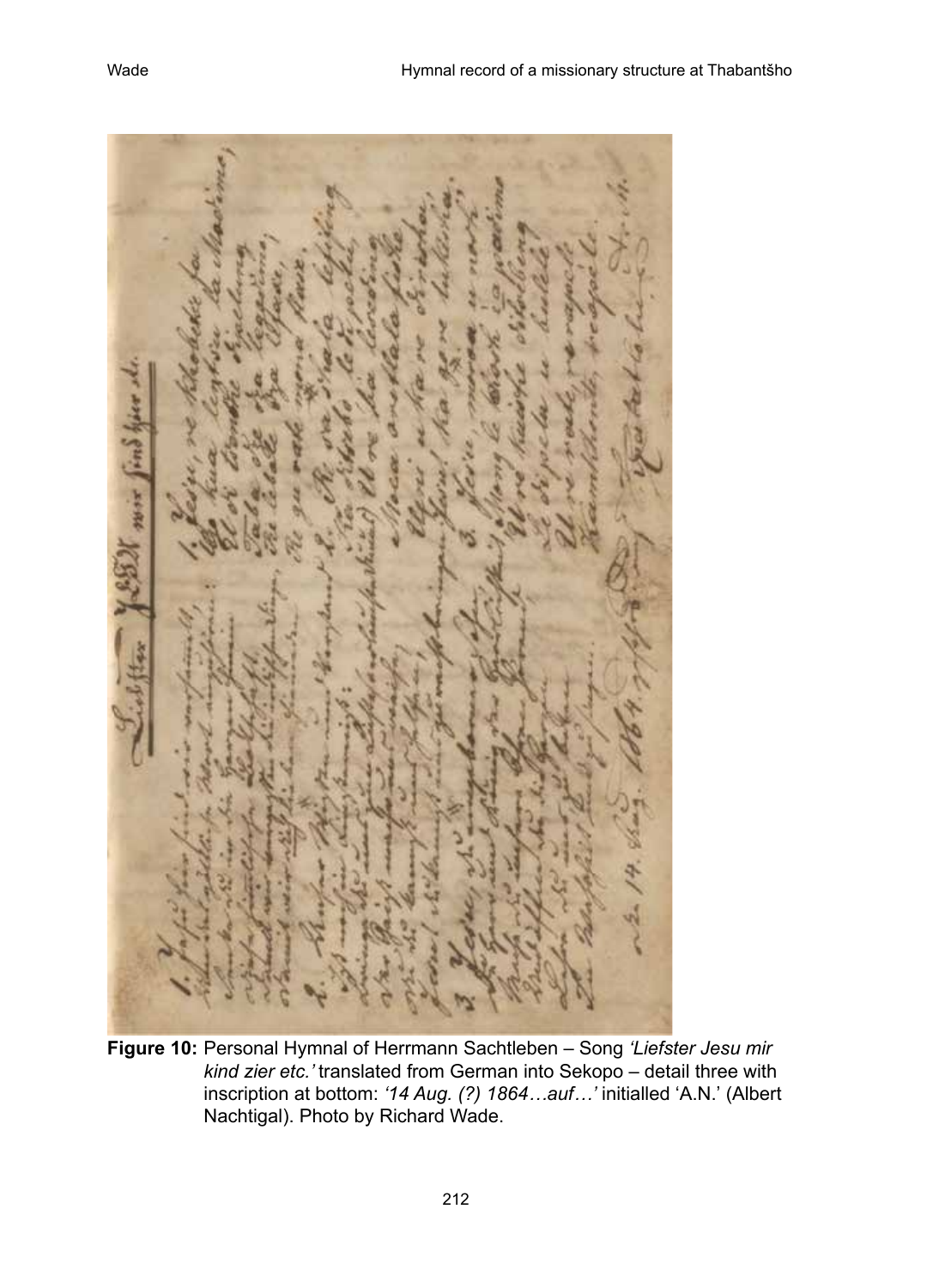**Figure 11:** Personal Hymnal of Herrmann Sachtleben – Song translated from German into Sekopo. Four penned verses with German on the left side and Sekopo on the right page, titled both pages in German: *'Allein Gott in der Hoh sei Her etc.'.* On bottom left page is an inscription: *'Gerlachshoop…20 Sept. 1863…German script…'* (which reads in English) 'Sung at the inauguration of the church bell' initialled 'H.Gr.' and repeated overleaf beneath the Sekopo version: *'Gesungen zur Binnweitung der Glocke auf Gerlachshoop den 20 Sept. 1863'* and initialled 'H.G.'. Photo by Richard Wade.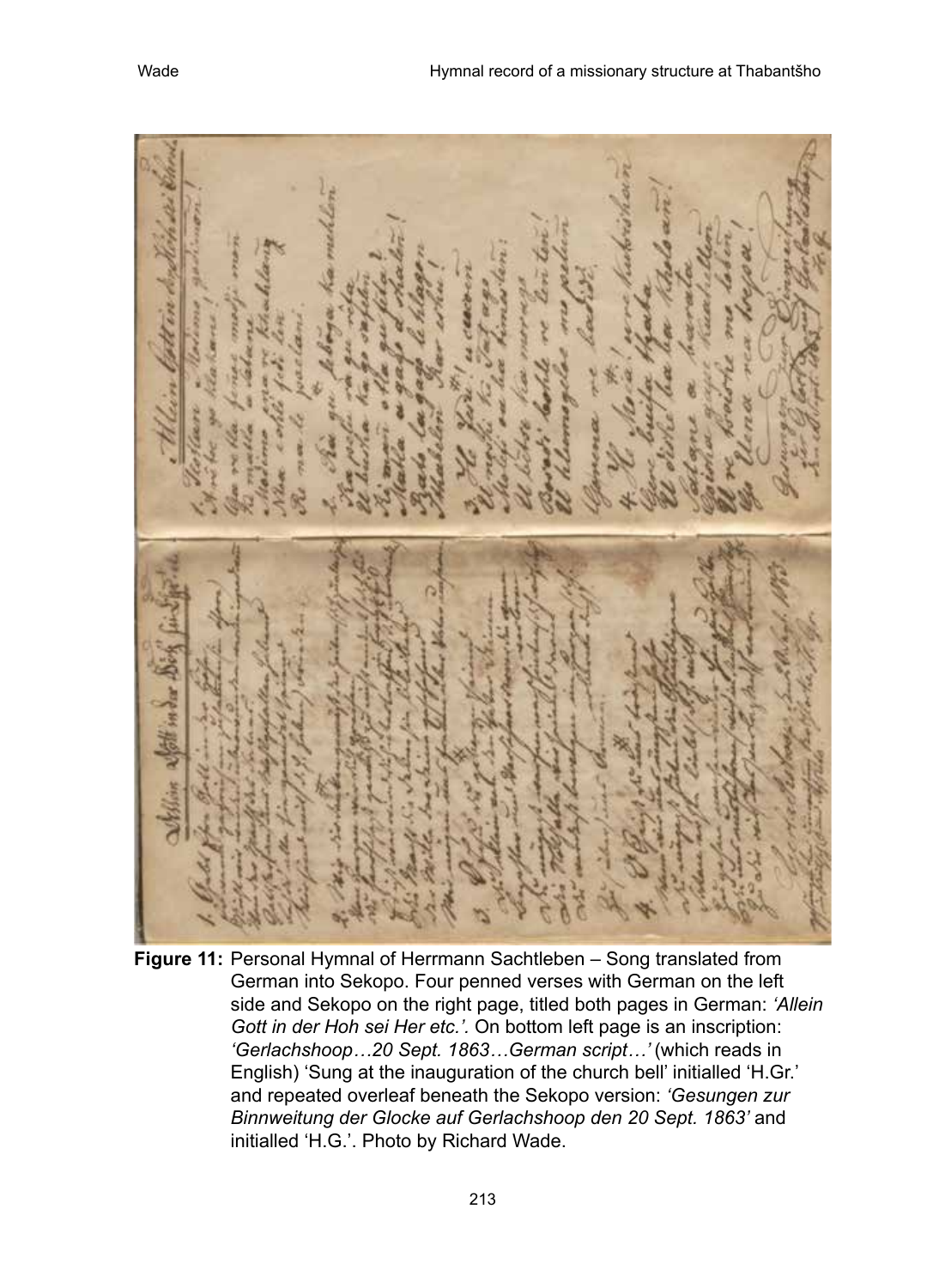Sollin afottim der & Ear.

**Figure 12:** Personal Hymnal of Herrmann Sachtleben – German – detail. Initialled 'H.Gr.' with notes *'Allein Gott in der Hoh sei Her etc.'.* On bottom (left page) is an inscription: *'Gerlachshoop...20 Sept. 1863...German script…'* (which reads in English): 'Sung at the inauguration of the church bell' initialled *'*H.Gr.' Detail*.* Photo by Richard Wade.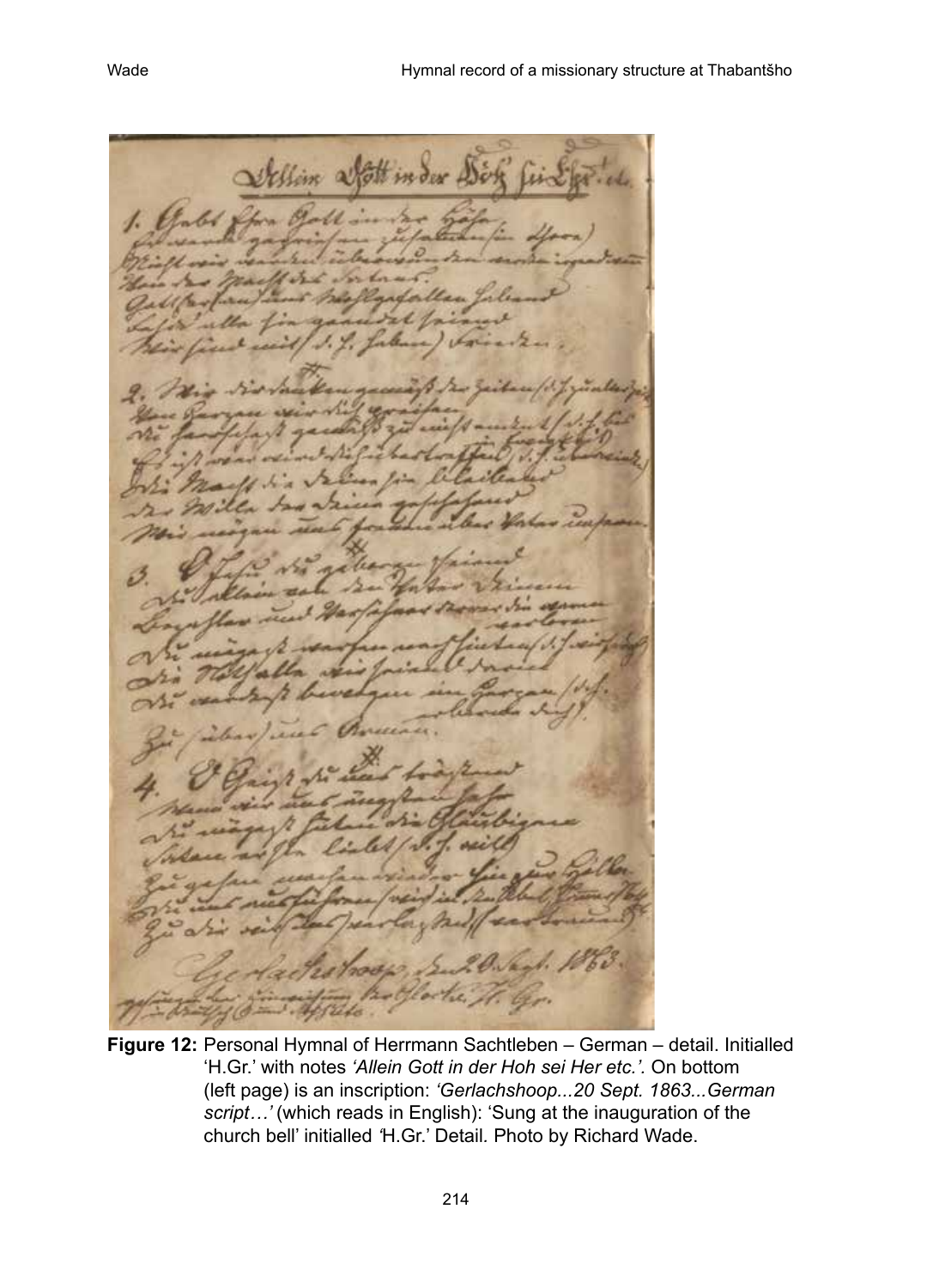$\alpha$ Noa  $010$ a mehr len le

**Figure 13:** *'Allein Gott in der Hoh sei Her etc.'* Sekopo version. On bottom (right page) is an inscription which reads in English - 'Sung at the inauguration of the church bell' initialled 'H.G'. and *'Gesungen zur Binnweitung der Glocke auf Gerlachshoop den 20 Sept. 1863'* and initialled *'*H.G.'*.* Detail. Photo by Richard Wade.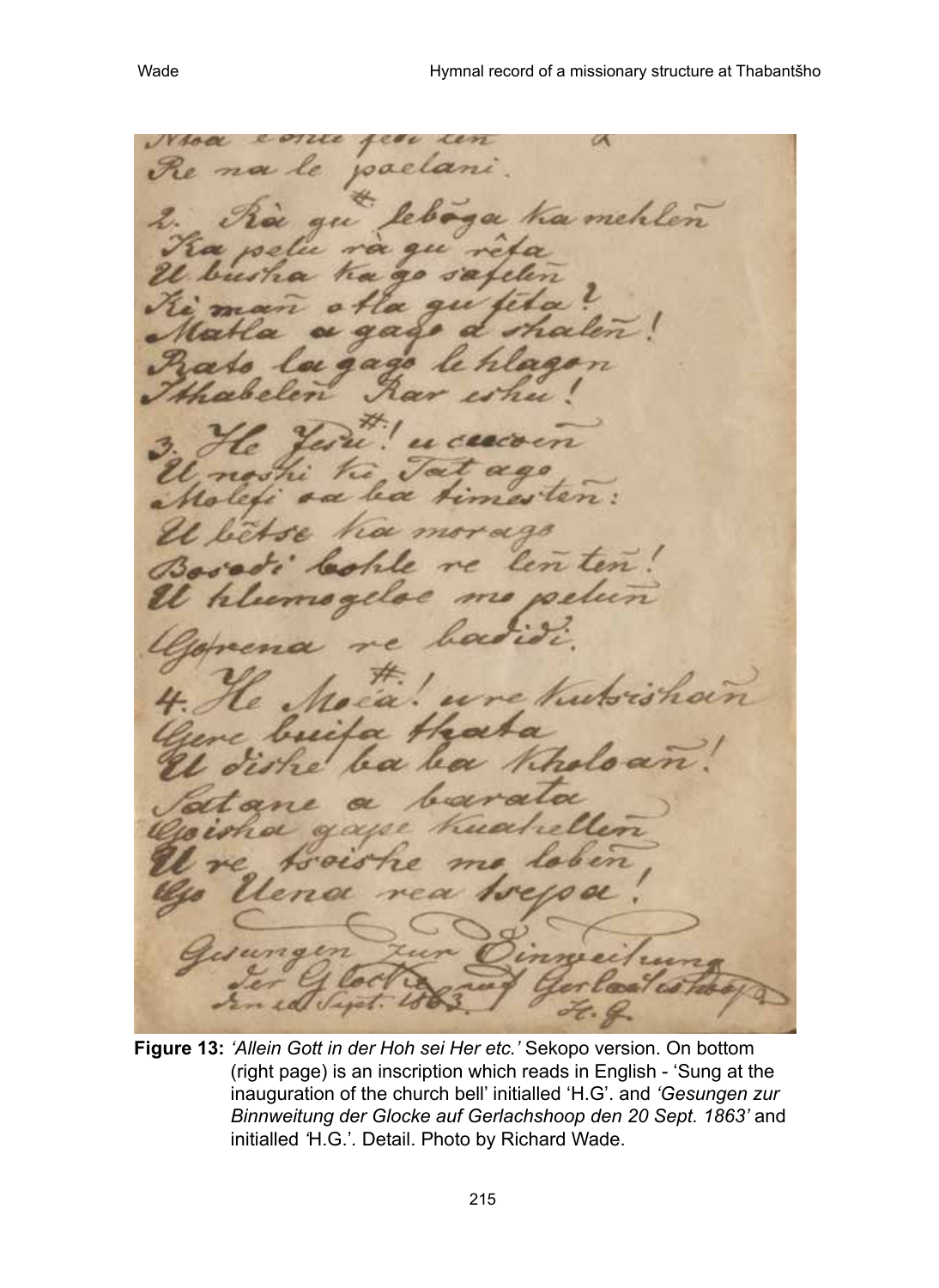**Figure 14:** The end page has various pencil tapping marks and verse numbers written over faint small pencilled doodles of what appears to be mountains, trees and a river. Beneath this are five lines of finely penned inscriptions that seem to be a verse which is difficult to read except for the last two words: *'….Grutzners' Traung.'* (meaning that this inscription may have been written at *'Grutzner's'* wedding). Photo by Richard Wade.

**Figure 15:** The end page with five lines of finely penned inscriptions that seem to be a verse which is difficult to read except for the last two words: *'….Grutzners' Traung.'* (meaning that this inscription may have been written at *'Grutzner's'* wedding – detail). Photo by Richard Wade.

216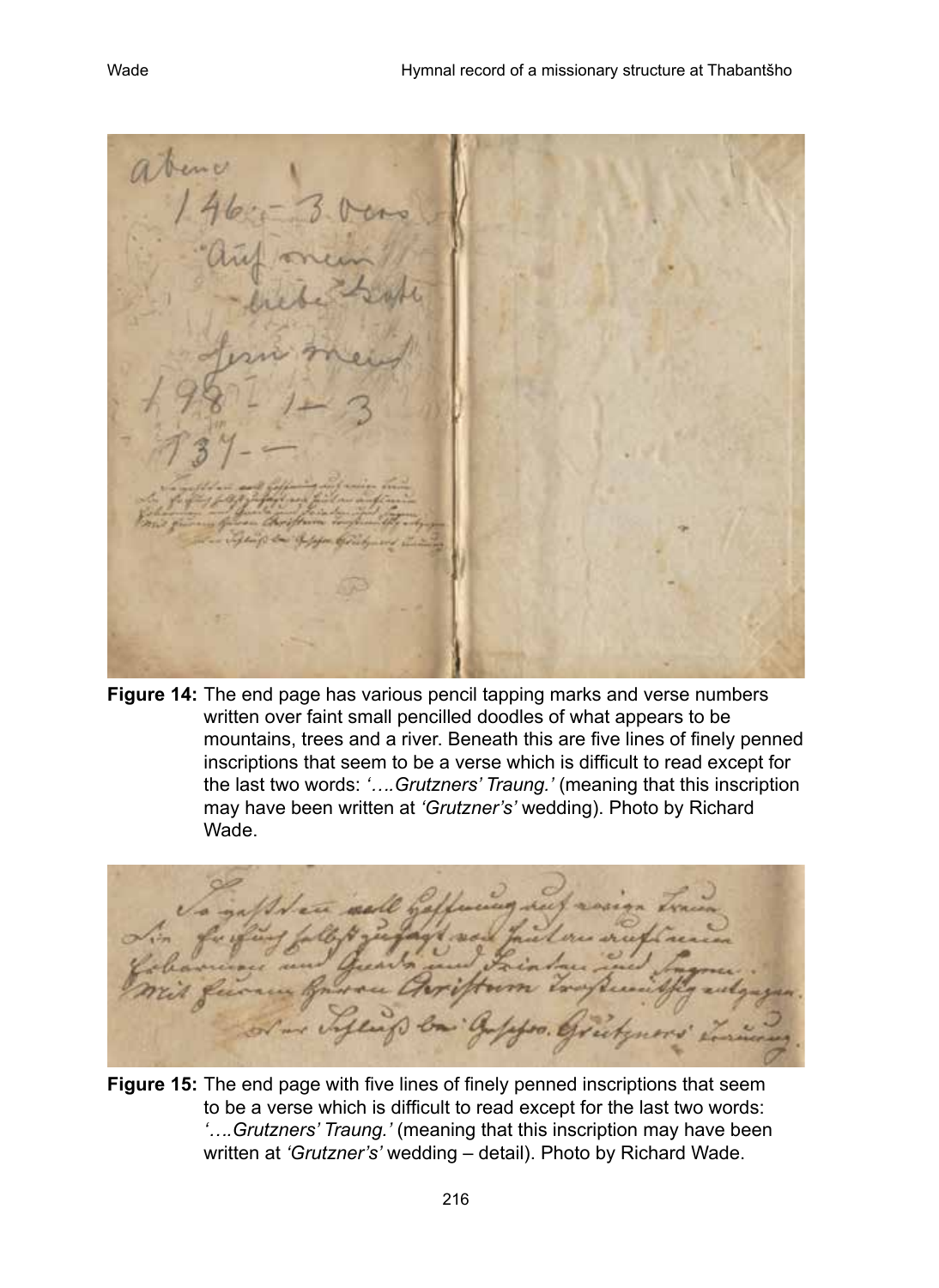# Andries Sekoto

It would appear that the language of Sekopa was introduced to the mission station of Gerlachshoop by Andries Sekoto and it is interesting to note that in the Mission 21 files (Switzerland) an unknown photograph exists which portrays Andries Sekoto. (See Figure **16** Andries Sekoto*.*) This could therefore be evidence of the progenitor of the earliest documented linguistic or literal innovation in Southern Africa? An aspect which propounds volumes in the vicissitudes of an unknown shared heritage of the Bakopa; a bell, a few songs, cataclysm and the scribbles of a missionary in reverence to God:

From the outset they acquired the services of an interpreter, Andries Sekoto, who was able to speak Dutch. He taught the missionaries Sekopa, the variant of Northern Sotho spoken by the Bakopa. Grützner proved to be a fine language student and, on 22 November 1862, he was able to conduct a full service in Sekopa. However, his younger contemporary Karl Endemann, who joined Grützner at Gerlachshoop, turned out to be a most remarkable student of the Sotho languages. Endemann's most enduring contributions to the study of the Sotho languages were his books *Versuch einer Grammatik des Sotho* (Berlin, 1876) and *Wörterbuch der Sotho-Sprache* (Hamburg, 1911). The latter is still in use…

Sekoto was also the first student to attend catechism classes to be baptised. He and two of his children were the first of the Bakopa to be baptised on Christmas day 1861, and two years later he knew enough German to commence with his own translation of the Small Catechism into Sekopa (BMB 1864c: 116). The reading and writing classes, held at the mission station, gradually attracted more people. (Boshoff 2007b, Zöllner and Heese 1984)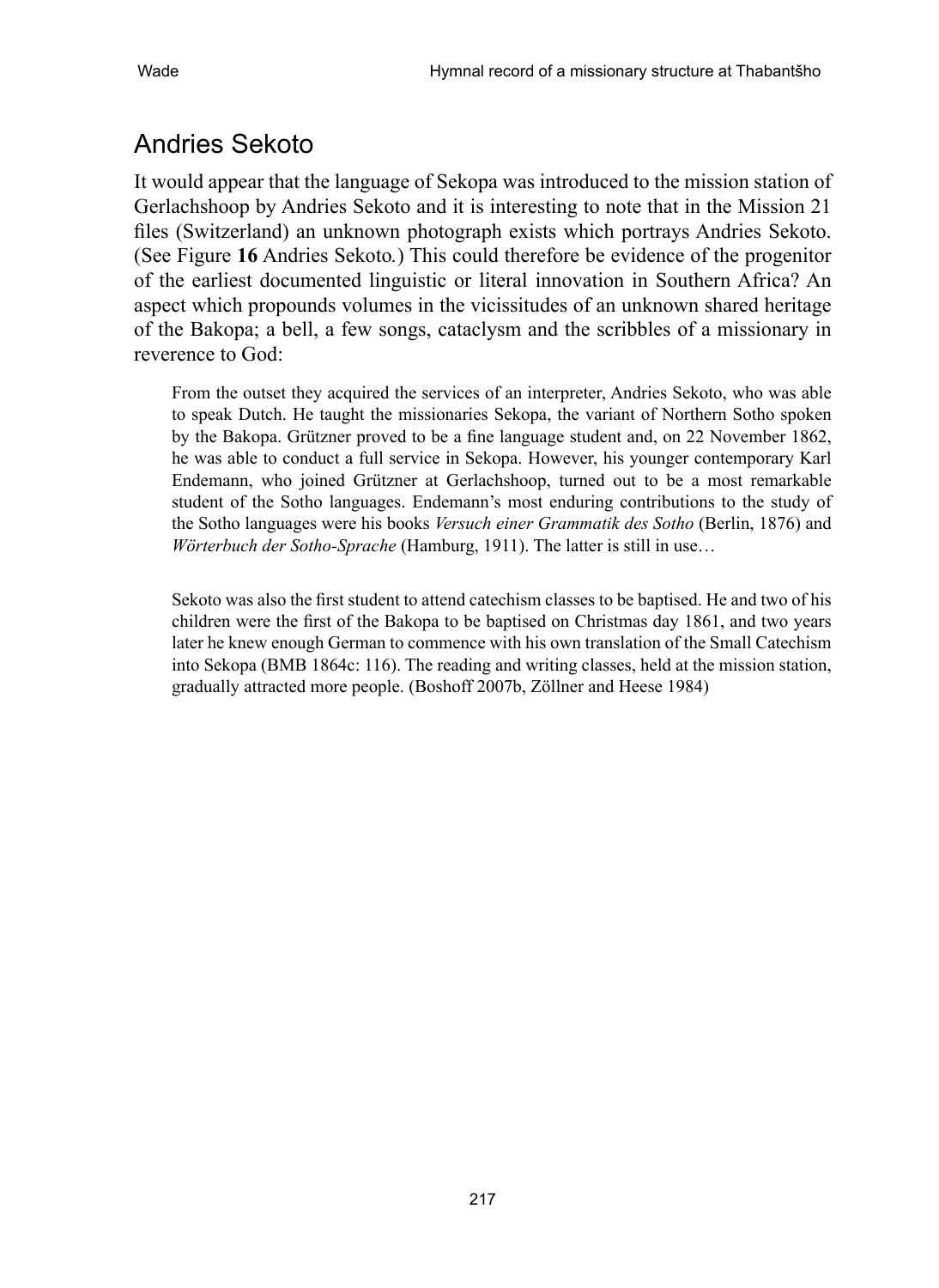



**Figure 16:** Johannes Maeti; Josua Ramopuda, Sefako, Bratiobane, Andries Sekoto. http://digitallibrary.usc.edu/assetserver/controller/view/ impa/impa-m47364/impa-abmpix-28074 mission21, mission21, Missionsstrasse 21, CH-4003 Basel, Switzerland, tel. (+4161 260 23 09), fax (+4161 260 22 68) info@mission-21.org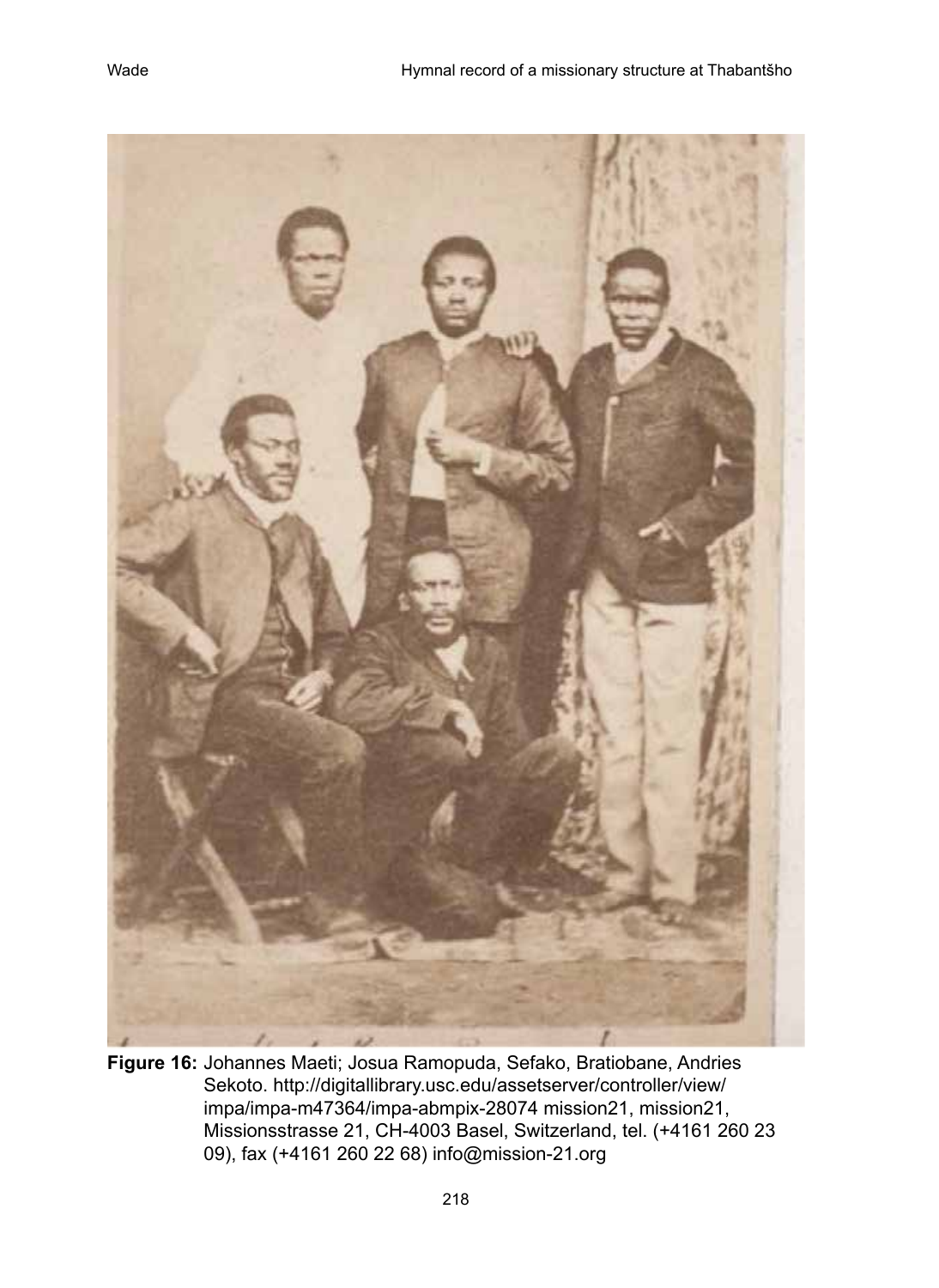### Conclusion

In light of the songbook diary it can be ascertained the inauguration of the church bell did occur with specific hymns that were sung and that a structure was erected which did not require the congregation to occupy the house as is suggested.

This publication specifically provides a record of the earliest translations into Sekopa and shows the kind of grammar utilised in Africa's foremost church establishment north of the Vaal River.

Andries Sekoto is seemingly the key progenitor of the means the missionaries had to formally document and characterise the formation of mission stations and churches in the region. Remarkably a photograph was found to further extend detail to the songbook diary of Herrmann Sachtleben.

#### LIST OF References

Bergh, J.S.1990. Kôpa–nedersetting van Boleu (Maleo) in Oos–Transvaal.

- Boshoff, W.S. 2007a. https://my.unisa.ac.za/portal/tool/f3abf0c2–de8b–48c4–8080– a493efce0099/contents/faculties/theology/maleoskop/docs/Final%20Report%20\_CD%20 txt%20only.pdf
- Boshoff, W.S. 2007b. Space and spatiality at Gerlachshoop and Thabantšho (1860–1864): Relationships between the missionaries and the Bakopa Missionalia 36: 1 (April 2007) 98– 120. Extracted from pages 107–115.
- Boshoff, W.S., D.J. Krüger and E. Krüger. 2007. Maleoskop Archaeological Project. Third interim report: 2004–2005 seasons. (Unpublished report to the South African Heritage Resources Agency).
- Boshoff, W.S., D.J. Krüger and M.M. Leonard. 2004–2005. The Bakopa of Thabantšho: Historical background, site description and initial excavations as part of the Maleoskop archaeological project. *Southern African Field Archaeology* 13 and 14: 3–12.
- Poewe, K. and U. van der Heyden.1999. 'The Berlin Mission Society and its Theology: The Bapedi Mission Church and the independent Bapedi Lutheran Church'. *South African Historical Journal* 40 May, 1999: 21–50.
- Van Jaarsveld, A. 1986. Die Kopa van Maleo en die Blankes in die Transvaal 1845 1864, *SAHJ* 18: 147–156.
- Wangemann, H.T. 1868. Ein Reise–jahr in Süd–Afrika. Ausführliches Tagebuch über eine in den Jahren 1866 und 1867 ausgeführte Inspectionsreise durch die Missions–Stationen der berliner Missions–Gesellschaft. Berlin: Verlag des Missionshauses.
- Wangemann, H.T. 1992. Drawings of two mission journeys to South Africa. Pretoria: National Cultural History Museum.
- Zöllner, L. and J.A. Heese. 1984. Die Berlynse Sendelinge in Suid–Afrika Pretoria: RGN (Instituut vir Geskiedenisnavorsing).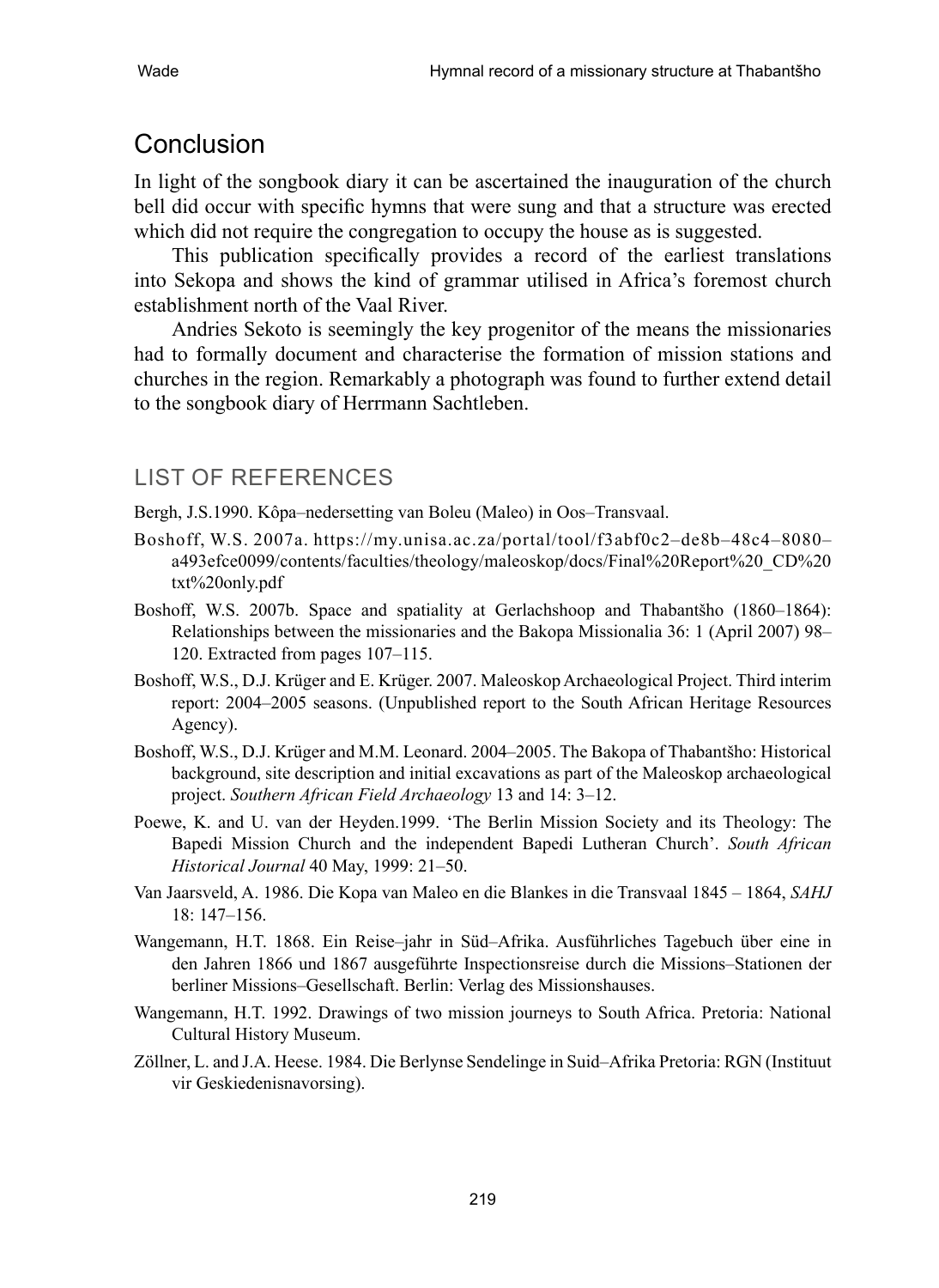#### APPENDIX

**This section includes all articles and reports from the** *Berliner Missionsberichte* **(BMB) with references to Gerlachshoop and the founding of the mission in Transvaal for the period of 1860 to 1911. Those articles referred to in the current article are marked with an asterisk. Note that the author is often not mentioned.**

- *BMB*. 1860a. Die Evangelische Bund und die Bauern der Südafrikanischen Republik, 18: 315– 332.
- *BMB*. 1860b. Die Evangelische Bund und die Bauern der Südafrikanischen Republik (Schluss), 19: 333–335.
- *BMB*. 1860c. Die Eingeborenen in der Südafrikanischen Republik, 19: 335–342.
- *BMB*. 1860d. Nachrichten, 22: 393–395.
- *BMB*. 1861a. Die Mission in der Südafrikanischen Republik, 2: 26–31
- *BMB*. 1861b. Die neue Station Rietkloof, 7: 98–106.
- *BMB*. 1861c. Die neue Station Rietkloof (Schluss), 8: 113–120.
- *BMB*. 1861d. Tagebuch der Reise Merensky's und Grützner's von Leidenburg zu den Swazi, 9: 129–152.
- *BMB*. 1861e. Tagebuch der Reise Merensky's und Grützner's von Leidenburg zu den Swazi (Schluß), 10: 153–172.
- *BMB*. 1861f. Siebenunddreissigster Jahresbericht unserer Gesellschaft, 11: 173–232.
- *BMB*. 1861g. Gründung von Gerlachshoop, 13: 253–263.
- *BMB*. 1861h. Gerlachshoop, 18: 334–341.
- *BMB*. 1861i. Wie ein Missionar seine erste Predigt hält, 20: 369–372.
- *BMB*. 1861j. Der Stand unserer Mission gegen Ende des Jahres 1861, 24: 451–455.
- *BMB*. 1862a. Wie geht's in Magdeburg? 1: 11–16. Space and spatiality at Gerlachshoop and Thabantšho (1860–1864): 119.
- *BMB*. 1862b. Bericht über Gerlachshoop aus dem zweiten Halbjahr 1861, 7: 107–112.
- *BMB*. 1862c. Unsere Bassuto–Mission, 9: 133–143.
- *BMB*. 1862d. Achtunddreissigster Jahresbericht unserer Gesellschaft: Gerlachshoop, 10/11: 172– 4.
- *BMB*. 1862e. Beiträge zur Geschichte der Bapeli, 21: 353–358.
- *BMB*. 1862f. Der Häuptling Maleo und die Mission auf Gerlachshoop, 23: 377–387.
- *BMB*. 1862g. Beiträge zur Geschichte der Bapeli (Schluß), 21: 358.
- *BMB*. 1863a. Tagebuch der Station Gerlachshoop, 2: 19–32.
- *BMB*. 1863b. Gerlachshoop (Schluss), 3: 36–43.
- *BMB*. 1863c. Neununddreissigster Jahresbericht unserer Gesellschaft: Gerlachshoop, 9/10: 160– 161.
- *\*BMB*. 1863d. Gerlachshoop, 23: 383–391.
- *BMB*. 1864a. Allerlei Leid und Freud aus Gerlachshoop, 2: 19–31.